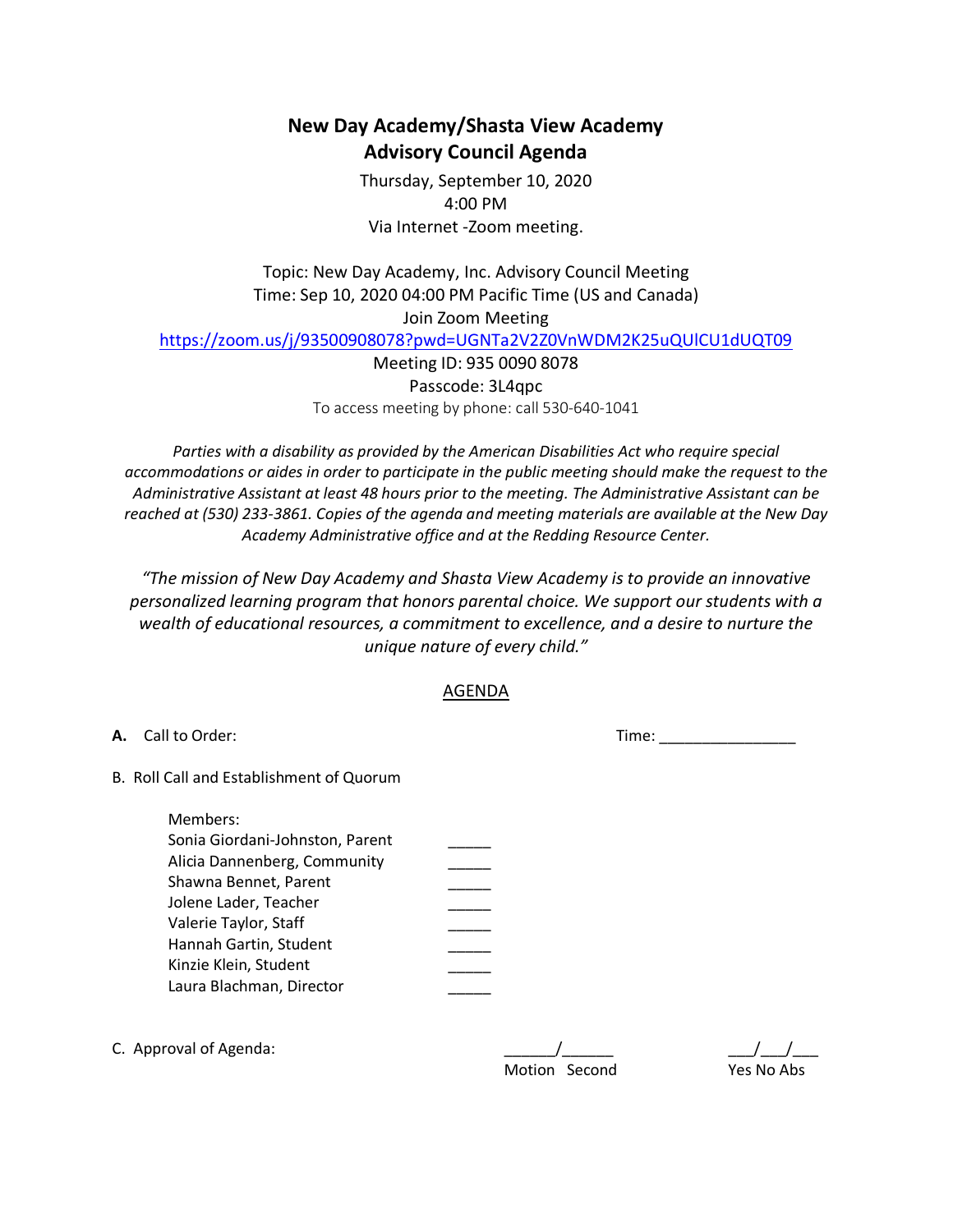D. Approval of the 5-6-20 meeting minutes:

\_\_\_\_\_\_/\_\_\_\_\_\_ \_\_\_/\_\_\_/\_\_\_ Motion Second Yes No Abs

- F. Discussion Items:
	- 1 The council will discuss council membership for the 2020-2021 school year.
	- 2 Director Updates for New Day Academy and Shasta View Academy.
	- 3 The council will discuss COVID-19 Guidelines and Protocols.
	- 4 The council will discuss site use for the 20-21 school year.
	- 5 The council will discuss NDA and SVA's Learning Continuity and Attendance Plans.
	- 6 The council will discuss NDA and SVA's School Plan for Student Achievement (SPSA).
	- 7 The council will discuss i-Ready Assessment for fall 2019.
	- 8 The council will discuss supplementary classes, field trips and activities planned for the 20- 21 School Year.
- E. Action Items:
	- 1. Approve/Disapprove proposed advisory council membership for 2020-2021 school year. The council will consider and may take action to approve council membership for the 2020-2021 school year.

\_\_\_\_\_\_/\_\_\_\_\_\_ \_\_\_/\_\_\_/\_\_\_ Motion Second Yes No Abs

- 
- 2. Approve/Disapprove proposed New Day Academy School Plan for Student Achievement for the 2020-2021 school year.

The council will consider and may take action to approve New Day Academy's 2020-2021 School Plan for Student Achievement.

> \_\_\_\_\_\_/\_\_\_\_\_\_ \_\_\_/\_\_\_/\_\_\_ Motion Second Yes No Abs

3. Approve/Disapprove proposed Shasta View Academy School Plan for Student Achievement for the 2020-2021 school year.

The council will consider and may take action to approve Shasta View Academy's 2020-2021 School Plan for Student Achievement.

\_\_\_\_\_\_/\_\_\_\_\_\_ \_\_\_/\_\_\_/\_\_\_ Motion Second Yes No Abs

- G. Items for Next Meeting Agenda
	- 1. \_\_\_\_\_\_\_\_\_\_\_\_\_\_\_\_\_\_\_\_\_\_\_\_\_\_\_\_\_\_
- 2. \_\_\_\_\_\_\_\_\_\_\_\_\_\_\_\_\_\_\_\_\_\_\_\_\_\_\_\_\_\_ 3. \_\_\_\_\_\_\_\_\_\_\_\_\_\_\_\_\_\_\_\_\_\_\_\_\_\_\_\_\_\_